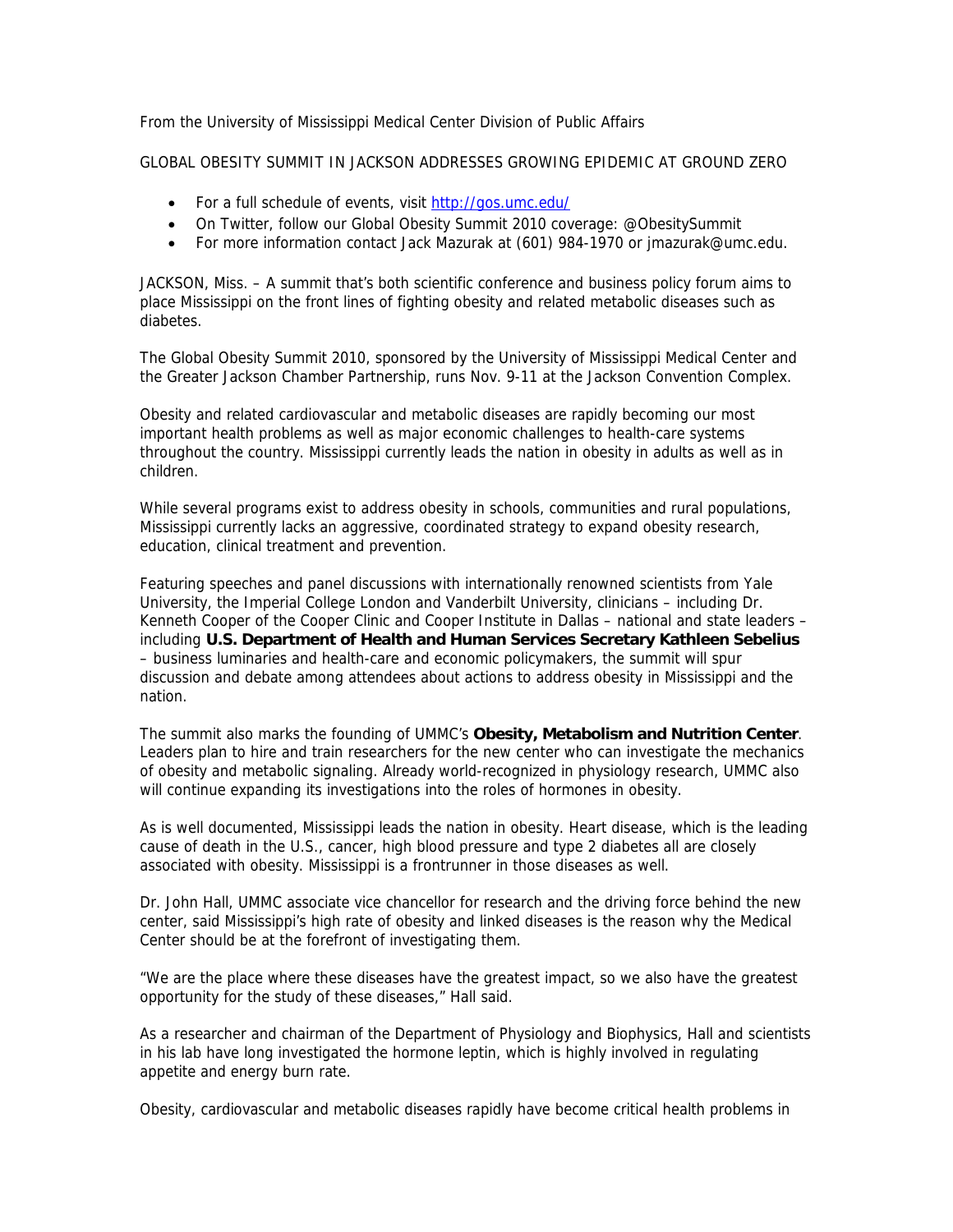Mississippi as well as major challenges to the nation's health-care systems. The Centers for Disease Control reported in 2009 that 34.4 percent of adults in Mississippi were obese and 17 percent of children ages 2-19 were obese. Ten years prior, the state's adult obesity rate was less than 30 percent.

"American society has become 'obesogenic,' characterized by environments that promote increased food intake, non-healthful foods and physical inactivity. Policy and environmental change initiatives that make healthy choices in nutrition and physical activity available, affordable and easy will likely prove most effective in combating obesity," the CDC reported.

What's less widely appreciated is how the poor health of our state's workforce passes along hidden costs to businesses.

"The more unhealthful our workforce becomes, the more our costs of health care increase – costs which are already significant," said Duane O'Neill, chamber president and chief executive officer.

"Additionally, businesses lose productivity when employees are repeatedly absent to receive care for preventable diseases."

Reflecting its dual sponsorship by UMMC and the Greater Jackson Chamber Partnership, the conference offers two tracks: a scientifically oriented set of panel discussions, lectures and talks, and a track for business, health-care industry, policy and public interest.

Business and community leaders involved with the summit include Blake Wilson, president of the Mississippi Economic Council; Amy Ayers, vice president of Blue Cross and Blue Shield of Mississippi; Haley Fisackerly, president and CEO of Entergy Mississippi; Mayo Flint, president of AT&T Mississippi; Dr. Mary Currier, state health officer at the Mississippi Department of Health; and Dr. Jasmine Chapman, CEO of the Jackson-Hinds Comprehensive Health Center.

The conference is endorsed by the American Physiological Society, the Inter-American Society of Hypertension, the Council for High Blood Pressure Research of the American Heart Association, and the Council on Nutrition, Physical Activity and Metabolism of the American Heart Association.

Key speakers and events of the Global Obesity Summit 2010 will include:

- **Kathleen Sebelius**, secretary of the U.S. Department of Health and Human Services, will give the keynote address from 8-8:30 a.m. on Thursday, Nov. 11. She is a former two-term governor of Kansas and former chairwoman of the Democratic Governors Association. In her role at the DHHS, she oversees nationwide public-health initiatives, including the National Institutes of Health, the Food and Drug Administration, the Centers for Medicare and Medicaid Services, the Centers for Disease Control, the Biomedical Advanced Research Defense Administration, the Office of the Inspector General and the Administration on Aging.
- **Dr. Kenneth Cooper**, known as the "Father of Aerobics," often is credited with pioneering preventive medicine. His 1968 book "Aerobics" promoted the exercise form and became a national best seller. He founded Cooper Aerobics, the parent company for a comprehensive group of health-care, lifestyle and wellness companies, including the Cooper Clinic. Those provide health care, preventive care, exercise instruction, weight loss services, counseling and programmatic assistance to individuals, businesses and industries. He also founded the Cooper Institute to promote research and education. Cooper will be the keynote speaker at the summit's banquet at 7 p.m. Wednesday, Nov. 10.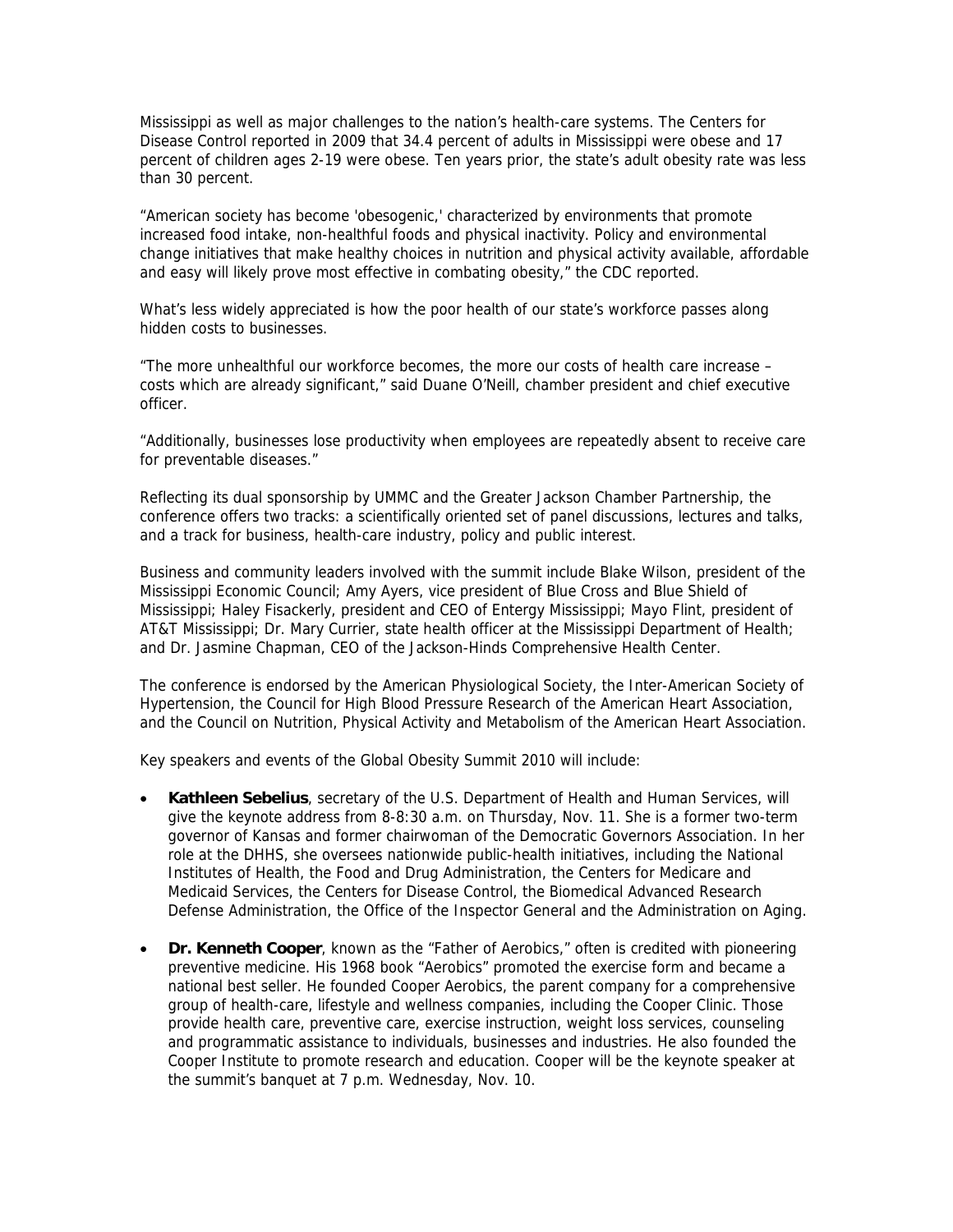- **Karen Miller-Kovach**, chief scientific officer for Weight Watchers International and inventor of the Weight Watchers points system, will speak at 3:15 p.m. on Wednesday, Nov. 10. Her talk, "Addressing Obesity at Work: The Role of the Business Community," will speak directly to concerns of Mississippi's businesses. She also will join former **U.S. Sen. Trent Lott and Michael Espy**, former U.S. Secretary of Agriculture, at 10:30 a.m. for a panel discussion on federal policy on Thursday, Nov. 11.
- **Chef Luis Bruno** has served as executive chef to three Mississippi governors, owned a restaurant and written a cookbook and is a self-made spokesman for healthful living. After losing 200 pounds and reversing life-threatening health problems, he was commended in 2010 by the Mississippi Senate as an ambassador for healthy lifestyles. His program, "Cooking for Life with Chef Luis Bruno," airs on Mississippi Public Broadcasting. He is director of culinary development at the Hilton in Jackson, which operates the Huntington Grille, Fitzgerald's Lobby Bar and Wellington's Restaurant. Bruno will demonstrate some of his signature healthy cooking techniques, recipes and tips with a session, "Cooking from the Heart," from noon-1:30 p.m. on Wednesday, Nov. 10.
- A video presentation by **William Jefferson Clinton**, 42nd president of the United States, will be shown at the banquet on Wednesday, Nov. 10.
- A video presentation by **Haley Barbour**, governor of Mississippi, will be shown at 8:15 a.m. on Wednesday, Nov. 10.
- **U.S. Sen. Roger F. Wicker** will give a keynote address at the summit's closing reception and dinner, "A Taste of Mississippi," at 7 p.m. on Thursday, Nov. 11, at the Mississippi Museum of Art.
- **U.S. Rep. Bennie Thompson** will discuss the socioeconomics of obesity at noon on Thursday, Nov. 11.
- **Donna Richardson Joyner**, fitness guru, creator of the Body Gospel fitness program and member of the President's Council on Fitness, Sports and Nutrition, will speak during the lunch lecture beginning at noon on Thursday, Nov. 11.
- **Trent Lott**, former U.S. Senate majority leader, and **Michael Espy**, former U.S. Secretary of Agriculture, will participate in a panel discussion on federal policy from 10 a.m.-noon on Thursday, Nov. 11.
- **Dr. Dan Jones**, chancellor of the University of Mississippi, will give a keynote address at a breakfast from 8-8:30 a.m. on Thursday, Nov 11.

####

## 11/5/2010

Please forward this message to colleagues who might be interested. If you wish to be removed from this list or know of a colleague to add, send an e-mail message to: LAGriffin@pubaffairs.umsmed.edu.

The University of Mississippi Medical Center, located in Jackson, is the state's only academic medical center. University of Mississippi Health Care represents the clinical programs of the Medical Center and includes University Hospitals and Health System and University Physicians,